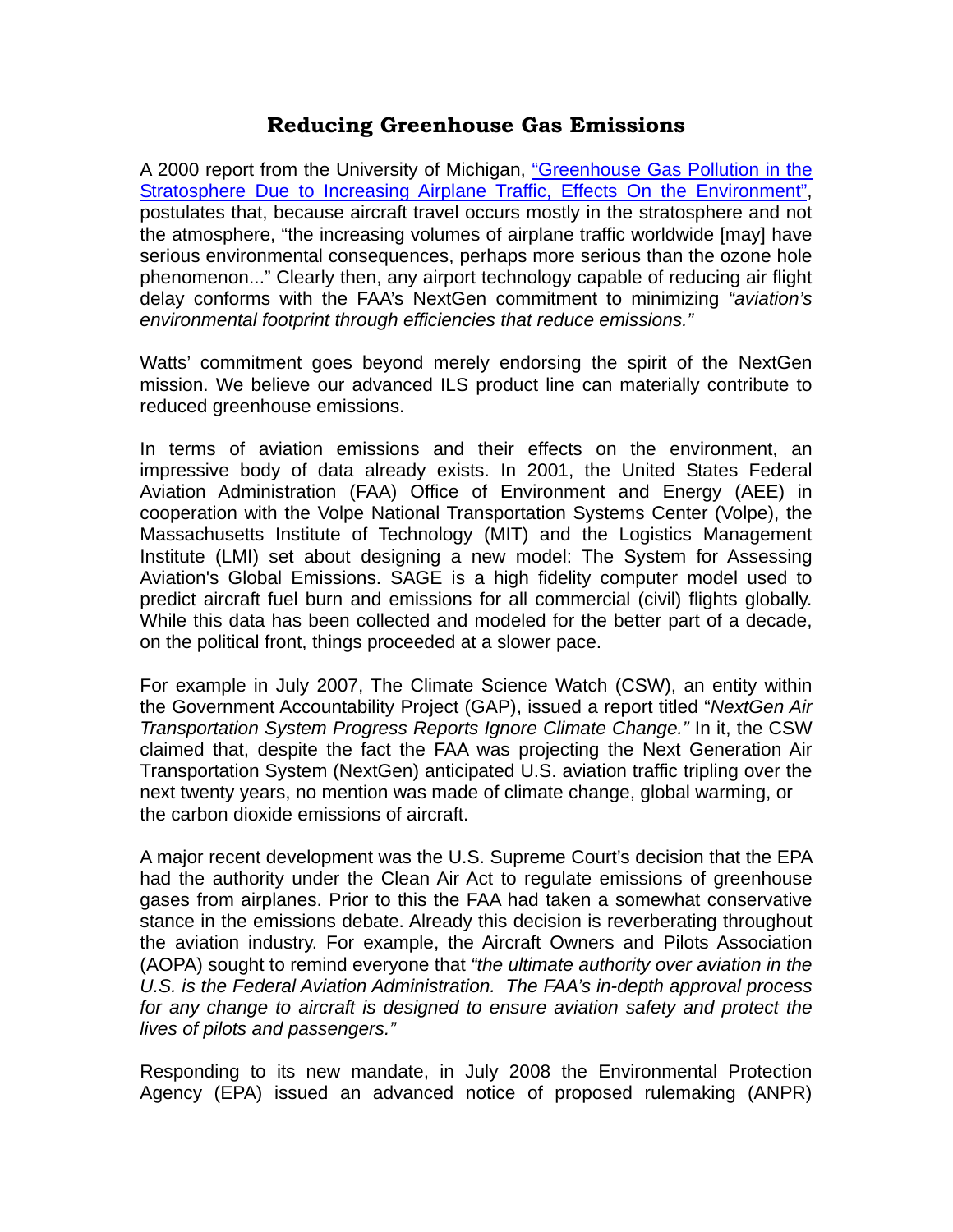entitled "Regulating Greenhouse Gas Emissions under the Clean Air Act." For its part, the industry is moving to accepting government's renewed commitment to controlling aviation greenhouse gas emissions.



It's not a small problem. Currently, aviation accounts for 2-3 percent of total greenhouse gas emissions. While this might not sound like much, the percentage is likely to increase substantially as flight numbers rise and emission-curbing policies show gains in other sectors of the economy. Employing metrics from a recent Stockholm Environment Institute (SEI) study *"Carbon Offsetting & Air Travel, Part 1: CO2 -Emissions Calculations"* for

example, the following fuel burn rates of three aircraft flying between New York (JFK) and Los Angeles (LAX) appear below.

| <b>Examples of Different Aircraft Types' Fuel Burn Rate</b> |                                   |     |                               |
|-------------------------------------------------------------|-----------------------------------|-----|-------------------------------|
| Aircraft Fuel burned                                        | $(kg \text{ of fuel})$ # of seats |     | Fuel burn/passgr (kg of fuel) |
| A320                                                        | 11,608                            | 150 | 77.4                          |
| <b>B767-300ER</b>                                           | 21,445                            | 218 | 98.4                          |
| <b>B747-400</b>                                             | 42,920                            | 416 | 102.4                         |

(Source: Gillespie, 2007)

Putting aside variances between plane models, engine types, occupancy rates (i.e. applying a somewhat reductive exercise to what is clearly a complex, multivariate science), we can see that an A320 burns 77.4 kg of fuel per passenger. SEI goes on to extrapolate this fuel-burn as a function of  $CO<sup>2</sup>$ production yielding about 770 pounds of  $CO<sup>2</sup>$  per seat or 85,000 lbs per flight.

American Airlines reports the historic average delay of their JFK-LAX flight as 27 minutes with a scheduled flight time of 5 hours, 9 minutes (2,482 miles). This represents an average schedule slippage of 8.7%. Extrapolating this back to the above SEI metrics for the A320 plane, the 'delay-related' fuel burn would represent another 1,010 kg of fuel or 6.7 kilos/passenger. The  $CO<sup>2</sup>$  'yield' would be an additional 67 pounds per seat or 7,395 pounds per flight.

How can we put this  $CO^2$  output in a more understandable context? According to the popular website carbonify.com, a tree planted in the tropics absorbs on average 50 pounds (22 kg) of carbon dioxide annually over 40 years. Thus the additional CO<sup>2</sup> created by the allocable delay time on a passenger basis for the above JFK-LAX flight amounts to more than one tree's annual  $CO<sup>2</sup>$ sequestration. By way of additional context, according to Sightline Institute, air